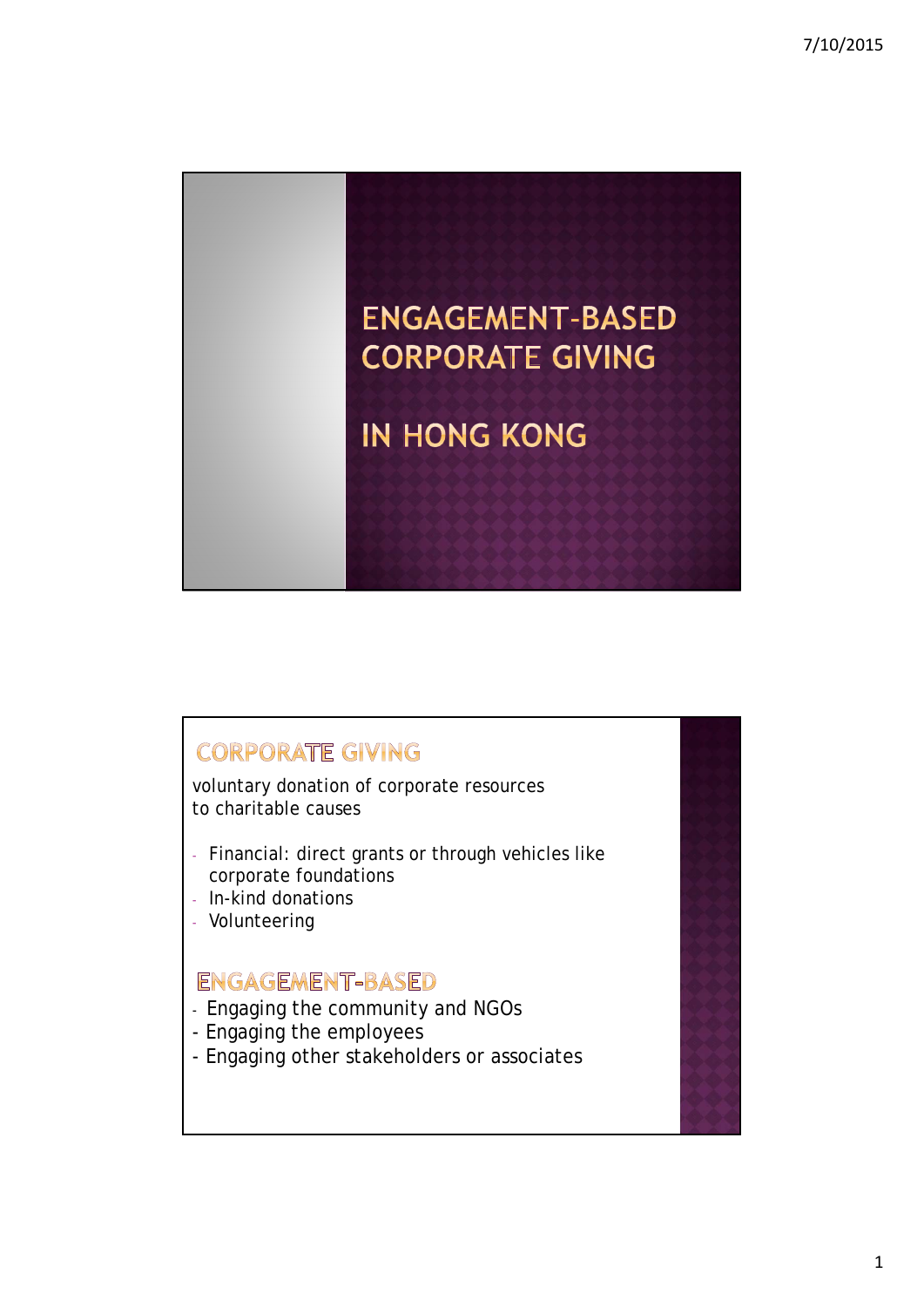

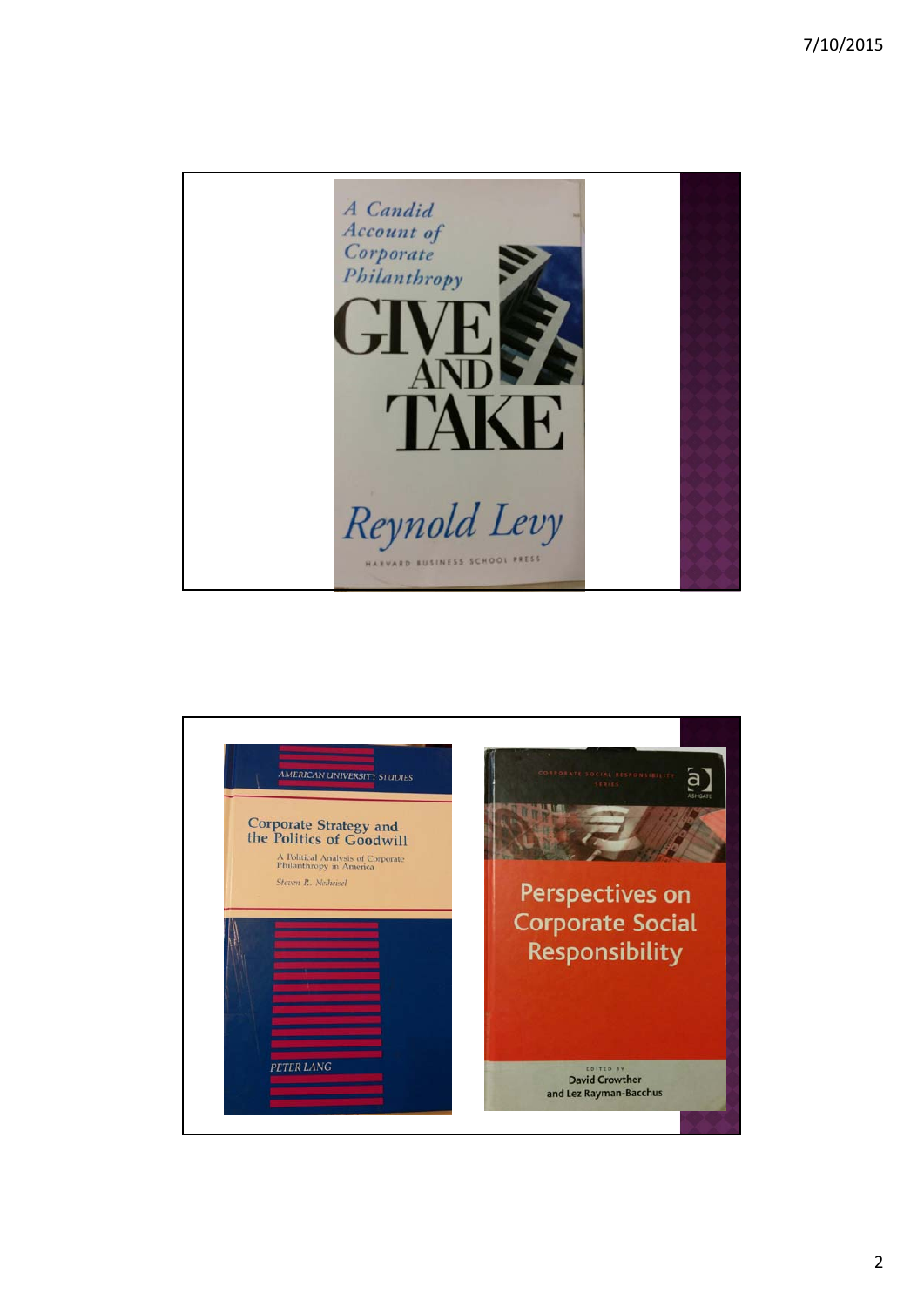"When Americans leave their homes in the morning destined for the workplace, they may lock their valuables behind. But they take their values with them to the office.<br>One of these values is helping those who need it most. Another is improving the qualify of life in the communities in which they live and work.

The corporation can advance just such ends in fascinating, inventive, and powerful ways. It can do so without damaging the profit‐making mission of the firm. Indeed, staying in close touch with customers and with key societal trends that influence the course of business is critical to corporate success. Meangingful interaction with America's Third Sector is indispensable to aligning a company's strategy to its fast-changing environment."

> *Reynold Levy, Give and Take, a Candid Account of Corporate Philanthropy (1999)*

"Philanthropy… can please customers, strengthen brand recognition, bolster morale, express the values of a business, and provide employees with leadership development opportunities…enhance the qualify of life in communities, encourage key executive relationships with opinion leaders, customers and govt officials.. expose leading executives to new ideas, important social movements and points of view they might not otherwise encounter....

Win friends and influence people, can stregthen the donor more than the donee…can be a source of sustainable competitive advantage difficult to attain by other means…

Minimum: mutually beneficial transactions;

Optimum: both enriched by a continuing relationship, healthy exchanges of view and of value-- empathy.